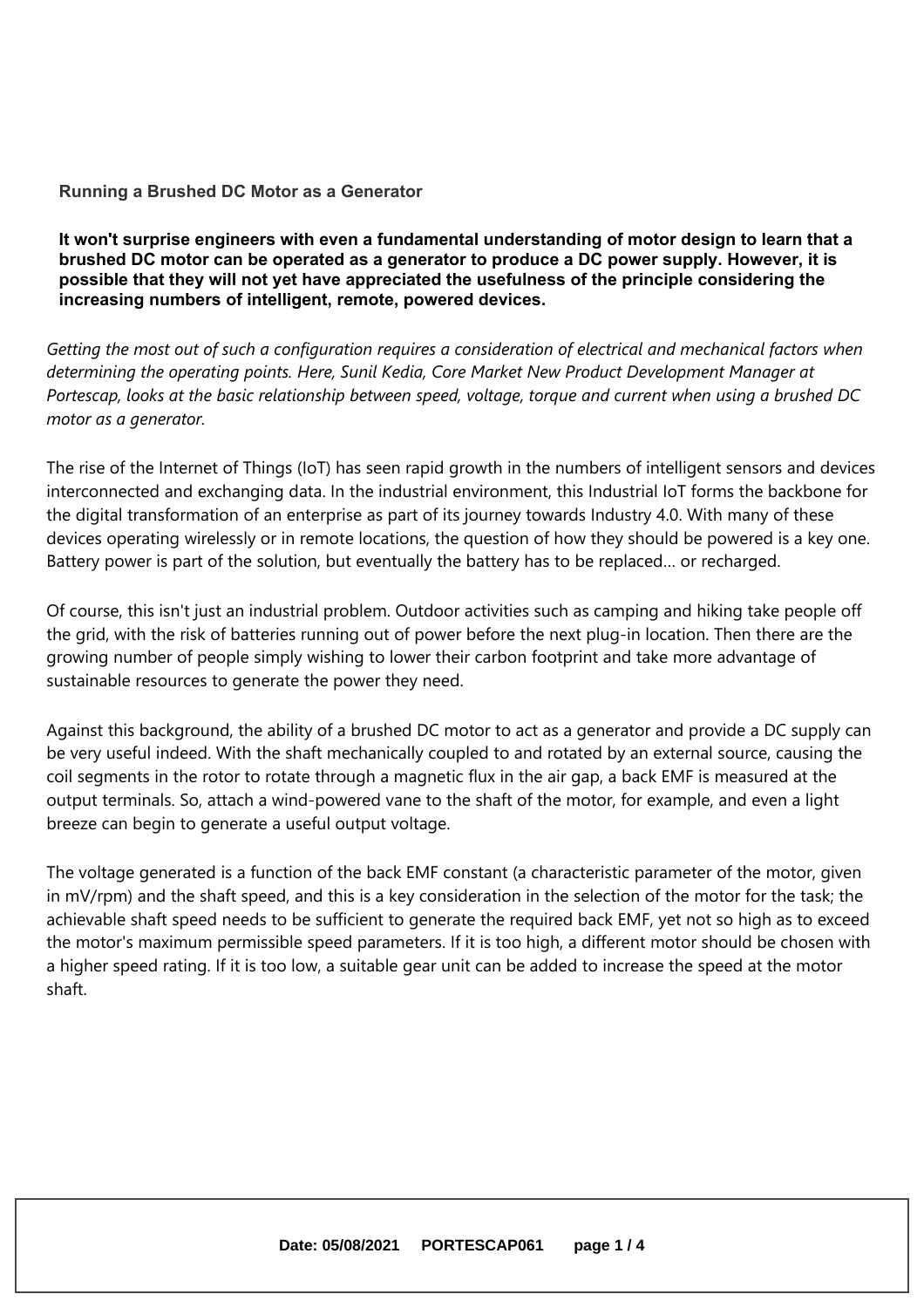A further consideration is the load that will be connected across the generator's output terminals. The maximum voltage output occurs when there is no load. With <sup>a</sup> load connected, for <sup>a</sup> fixed shaft speed, the current flowing through both the load and the motor windings increases as the load's resistance decreases. The inherent resistance of the motor windings is the limiting factor for the maximum current in generator mode.

The back EMF constant also has <sup>a</sup> role to play here. A motor with <sup>a</sup> higher back EMF constant and lower resistance will provide stable operation. In contrast, if the resistance of the windings is high, the sensitivity of the generator system increases and the resulting voltage variation with current drawn creates an unstable system.

Torque must also be considered, with motor selection limited by the maximum amount of torque that can be applied on the shaft in generator mode. Selecting <sup>a</sup> motor that can handle the generator torque on the shaft and manage the maximum current through its circuit is similar to the process of sizing <sup>a</sup> motor based on desired load points.

Let's consider two real world examples, looking at motor's in Portescap's Athlonix™ series of brushed DC motors. The back EMF constant of the Athlonix 17 DCT with 209P coil is 1.17 mV/rpm, while the resistance in the coil windings is 7.8  $\Omega$ . If this motor is used as a generator at 5,000 rpm shaft speed, the output voltage would be 5.85 V. The maximum load current through the circuit under short-circuited conditions using I=V/R would be 0.75 A. But this value exceeds the maximum continuous current of this particular motor (0.55 A). One solution would be to use <sup>a</sup> series load resistance; another would be to use <sup>a</sup> different coil – in this example the 221P coil might be <sup>a</sup> better choice.

As <sup>a</sup> second example, the Portescap 16C18 motor with <sup>a</sup> 205P coil has <sup>a</sup> 0.70 mv/rpm back EMF constant and a 65  $\Omega$  coil resistance. At 10,000 rpm, the open circuit output voltage at the terminal is 7.0V. Under short-circuited condition, the maximum current that can flow through the windings is 0.108 A, which is less than the maximum continuous current for the motor. Therefore, using this motor as <sup>a</sup> generator at 10,000 rpm shaft speed would be acceptable without considering an external resistance load.

As <sup>a</sup> final consideration, the design engineer should look at the efficiency of the motor in generating mode. While this will be less than when functioning as <sup>a</sup> motor, <sup>a</sup> reasonably high efficiency can be achieved with the proper selection of motor, loads and operating speed.

Taking advantage of <sup>a</sup> motor's ability to function as <sup>a</sup> generate can provide <sup>a</sup> useful source of power in the field, but it is important determine all of the operating points. Where there is any uncertainty, it is always worth engaging with <sup>a</sup> knowledgeable supplier who can help in the selection of the motor appropriate motor for the application.

### **Image Captions:**

**Image 1:** Equivalent circuit of <sup>a</sup> DC motor as <sup>a</sup> generator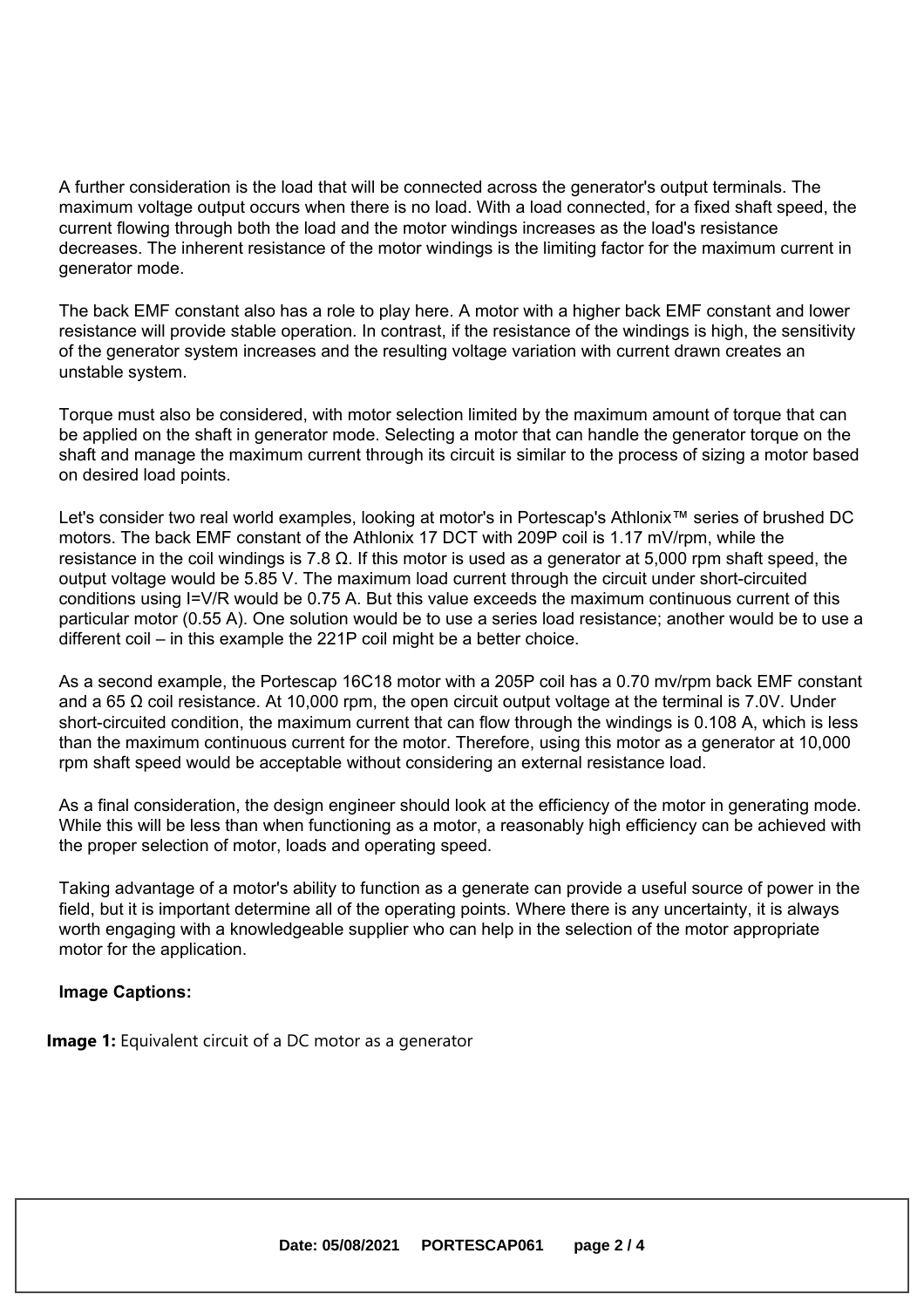**Image 2:** Load current versus terminal voltage graph

**Image 3:** Working range of Portescap 17 DCT motor

**Image 4:** Current voltage characteristics of 16C18

**Image 5:** Output power characteristics of 16C18

**Image 6:** Efficiency characteristics of 16C18

### **About Portescap**

Portescap offers the broadest miniature and specialty motor products in the industry, encompassing coreless brush DC, brushless DC, stepper can stack, gearheads, digital linear actuators, and disc magnet technologies. Portescap products have been serving diverse motion control needs in wide spectrum of medical and industrial applications, lifescience, instrumentation, automation, aerospace and commercial applications, for more than 70 years.

Portescap has manufacturing centres in the United States, St. Kitts, and India, and utilises <sup>a</sup> Global Product Development network with research and development centres in the United States, China, India, and Switzerland.

For more information, visit www.portescap.com

The image(s) distributed with this press release are for Editorial use only and are subject to copyright. The image(s) may only be used to accompany the press release mentioned here, no other use is permitted.